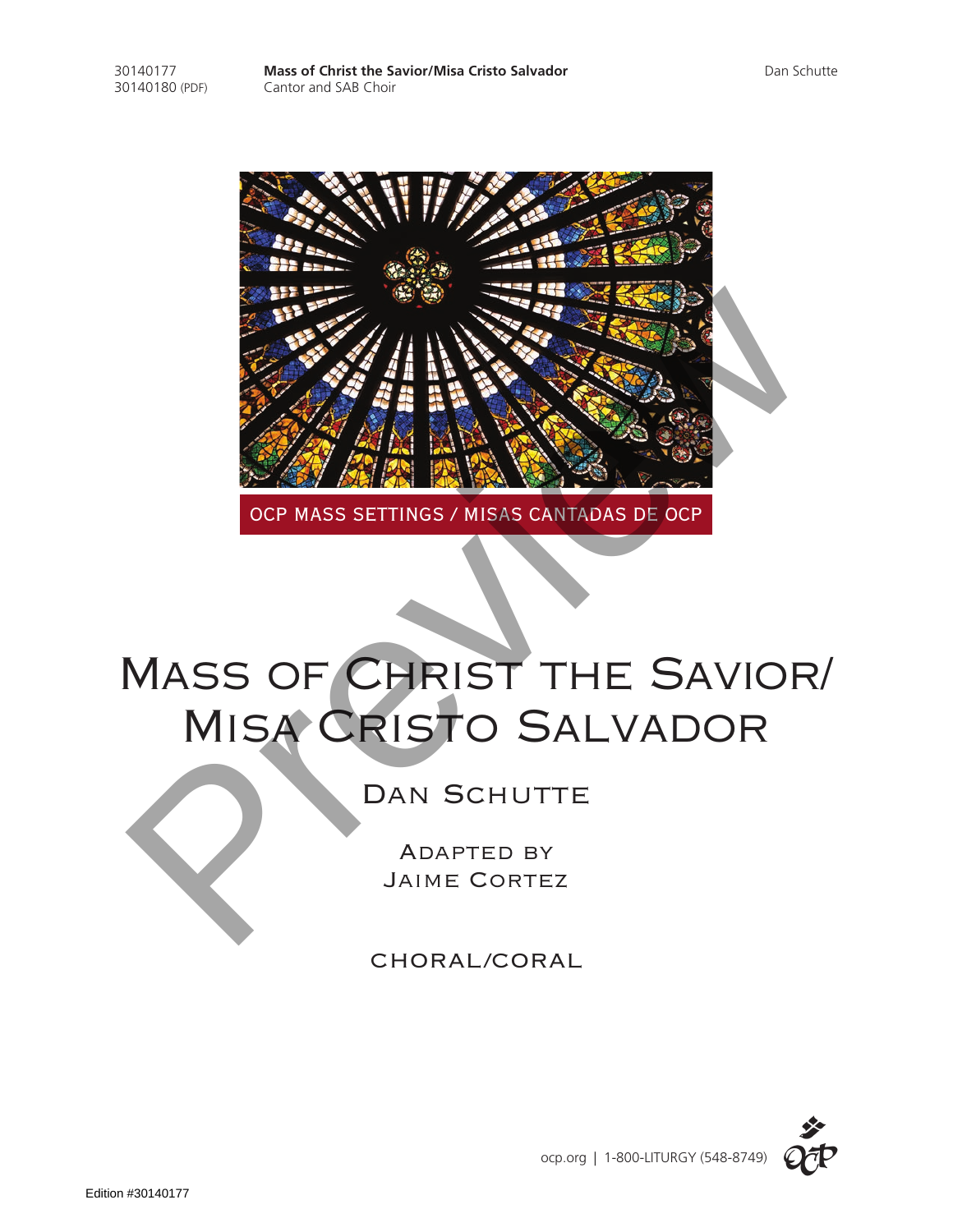### **Mass of Christ the Savior/Misa Cristo Salvador – Choral-only Edition** Dan Schutte

© 2017, OCP 5536 NE Hassalo, Portland, OR 97213 (503) 281-1191 liturgy@ocp.org ocp.org

Excerpts from the English translation of *The Roman Missal* © 2010, International Commission on English in the Liturgy Corporation (ICEL), 1100 Connecticut Ave. NW, Suite 710, Washington, DC 20036-4101. All rights reserved. Used with permission. The English translation of the Alleluia Verses, Gospel Verses, and Lenten Gospel Acclamation from the *Lectionary for Mass* © 1969, 1981, 1997, ICEL. All rights reserved. Used with permission.

| English in the Liturgy Corporation (ICEL), 1100 Connecticut Ave. NW, Suite 710, Washington,              |                                                                                                   |
|----------------------------------------------------------------------------------------------------------|---------------------------------------------------------------------------------------------------|
|                                                                                                          | DC 20036-4101. All rights reserved. Used with permission. The English translation of the Alleluia |
| Verses, Gospel Verses, and Lenten Gospel Acclamation from the Lectionary for Mass © 1969,                |                                                                                                   |
| 1981, 1997, ICEL. All rights reserved. Used with permission.                                             |                                                                                                   |
| Spanish text from Misal Romano, tercera edición © 2014, United States Conference of Catholic             |                                                                                                   |
| Bishops-Conferencia Episcopal Mexicana, 3211 Fourth Street NE, Washington, DC 20017-1194;                |                                                                                                   |
| usceb.org. All rights reserved. Used with permission. Spanish response of the Lenten Gospel              |                                                                                                   |
| Acclamation from <i>Leccionario I</i> © 1976, 1985, Conferencia Episcopal Mexicana. All rights reserved. |                                                                                                   |
| Sole US agent: US Conference of Catholic Bishops, 3211 Fourth Street NE, Washington, DC                  |                                                                                                   |
| 20017-1194; usecb.org. Used with permission.                                                             |                                                                                                   |
| Some Spanish gospel verses © 1970, Conferencia Episcopal Española, Añastro, 1, 28033                     |                                                                                                   |
| Madrid, España. All rights reserved. Used with permission. Some Spanish gospel verses © 1972,            |                                                                                                   |
| SOBICAIN, Protasio Gómez, 15, 28027 Madrid, España. All rights reserved. Used with permission.           |                                                                                                   |
| Published with the approval of the Committee on Divine Worship, United States Conference of              |                                                                                                   |
| Catholic Bishops, 3211 Fourth Street NE, Washington, DC 20017-1194; USCCB.org.                           |                                                                                                   |
|                                                                                                          |                                                                                                   |
| None of the pages in this book may be reproduced in any way without written permission from              |                                                                                                   |
| the publisher.                                                                                           |                                                                                                   |
|                                                                                                          |                                                                                                   |
| The following Solo Instrument parts in C and Bb                                                          | Lenten Gospel Acclamation. ed. 30102704                                                           |
| are available online; visit ocp.org:                                                                     |                                                                                                   |
|                                                                                                          | We Proclaim Your Death ed. 30102706                                                               |
| Penitential Act with Invocations ed. 30102388                                                            | When We Eat This Bread ed. 30102707                                                               |
| Lord, Have Mercy/Kyrie, Eleison  ed. 30102711                                                            |                                                                                                   |
| Glory to God (Through Composed). ed. 30110432                                                            | Doxology and Amened. 30102709                                                                     |
| Gospel Acclamation: Alleluia ed. 30102703                                                                |                                                                                                   |
|                                                                                                          |                                                                                                   |
| Mass of Christ the Savior/Misa Cristo Salvador                                                           |                                                                                                   |
|                                                                                                          |                                                                                                   |
|                                                                                                          |                                                                                                   |
| Choral only Edition                                                                                      | $\sim$ 30140177                                                                                   |

For reprintable Assembly Editions, please visit OneLicense.net.

Edition 30140177 Printed in USA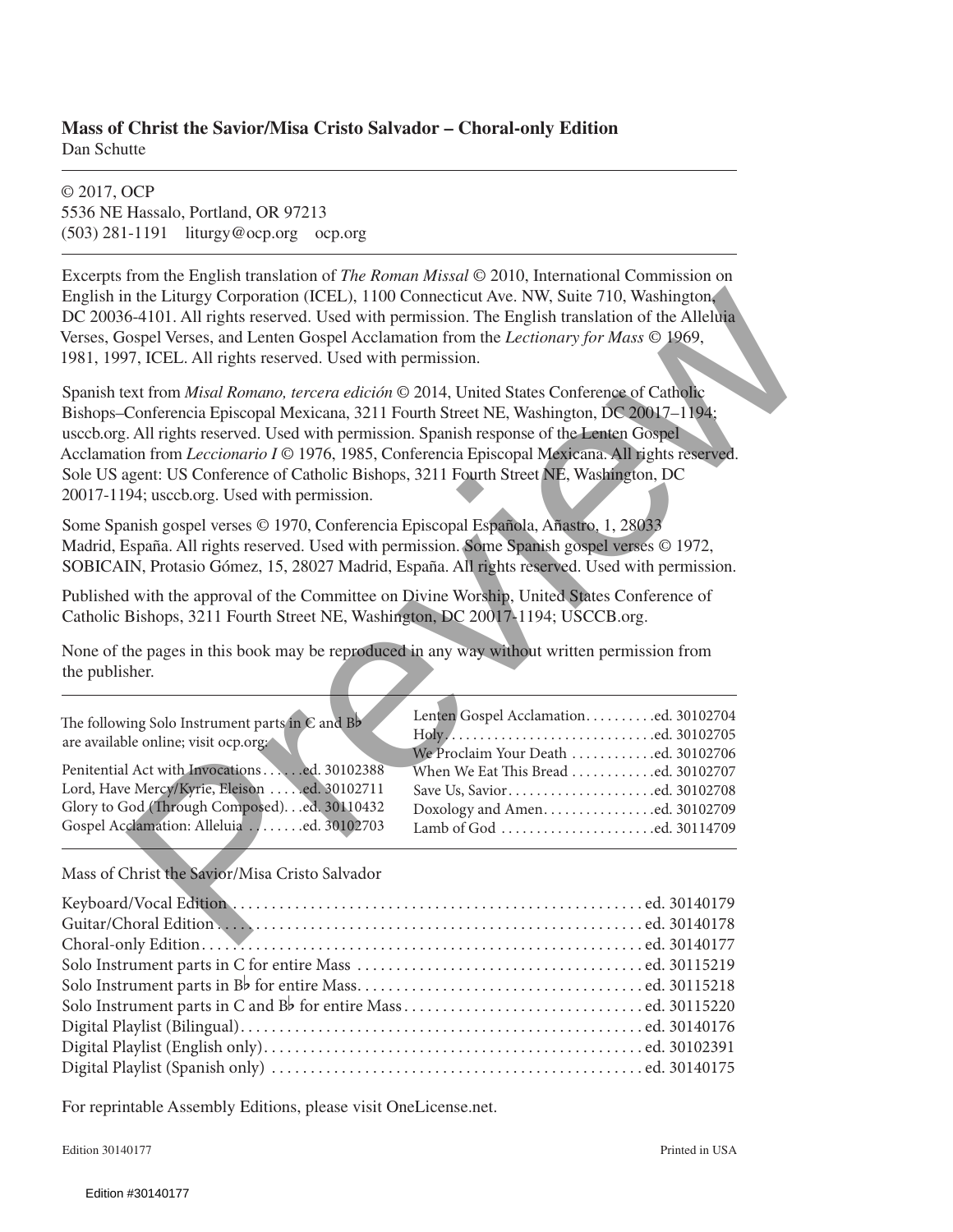# Table of Contents

| Penitential Act with Invocations/Acto Penitencial con Invocaciones 4      |
|---------------------------------------------------------------------------|
|                                                                           |
|                                                                           |
| Gospel Acclamation: Alleluia/Aclamación Antes del Evangelio: Aleluya 14   |
| Lenten Gospel Acclamation/Aclamación Antes del Evangelio para Cuaresma 15 |
| Eucharistic Acclamations/Aclamaciones Eucarísticas                        |
|                                                                           |
|                                                                           |
|                                                                           |
|                                                                           |
|                                                                           |
| Lamb of God/Cordero de Dios                                               |
|                                                                           |
|                                                                           |
|                                                                           |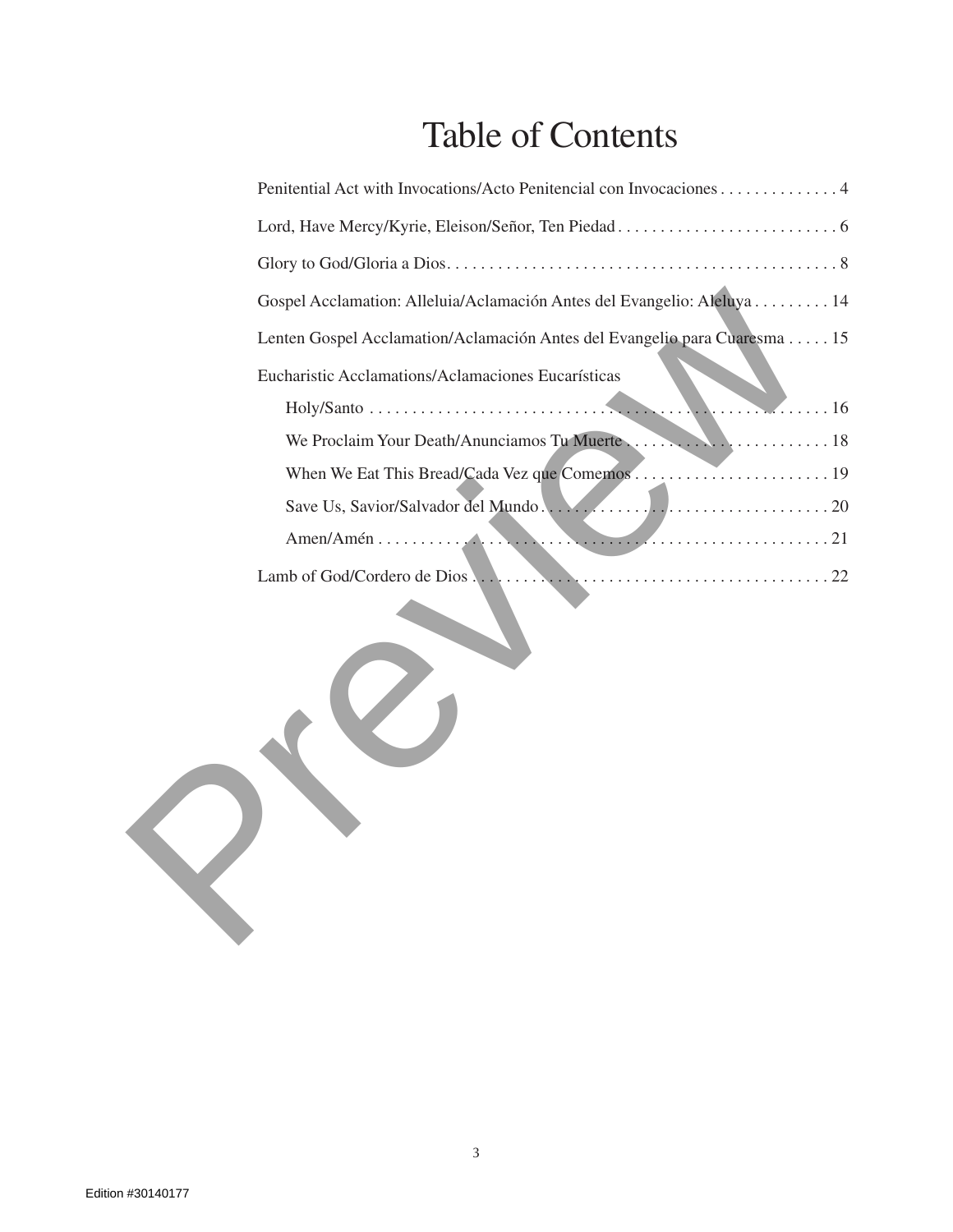# **Penitential Act with Invocations/ Acto Penitencial con Invocaciones**



\*Invocations may be chanted or spoken. Las Invocaciones pueden ser cantadas o recitadas.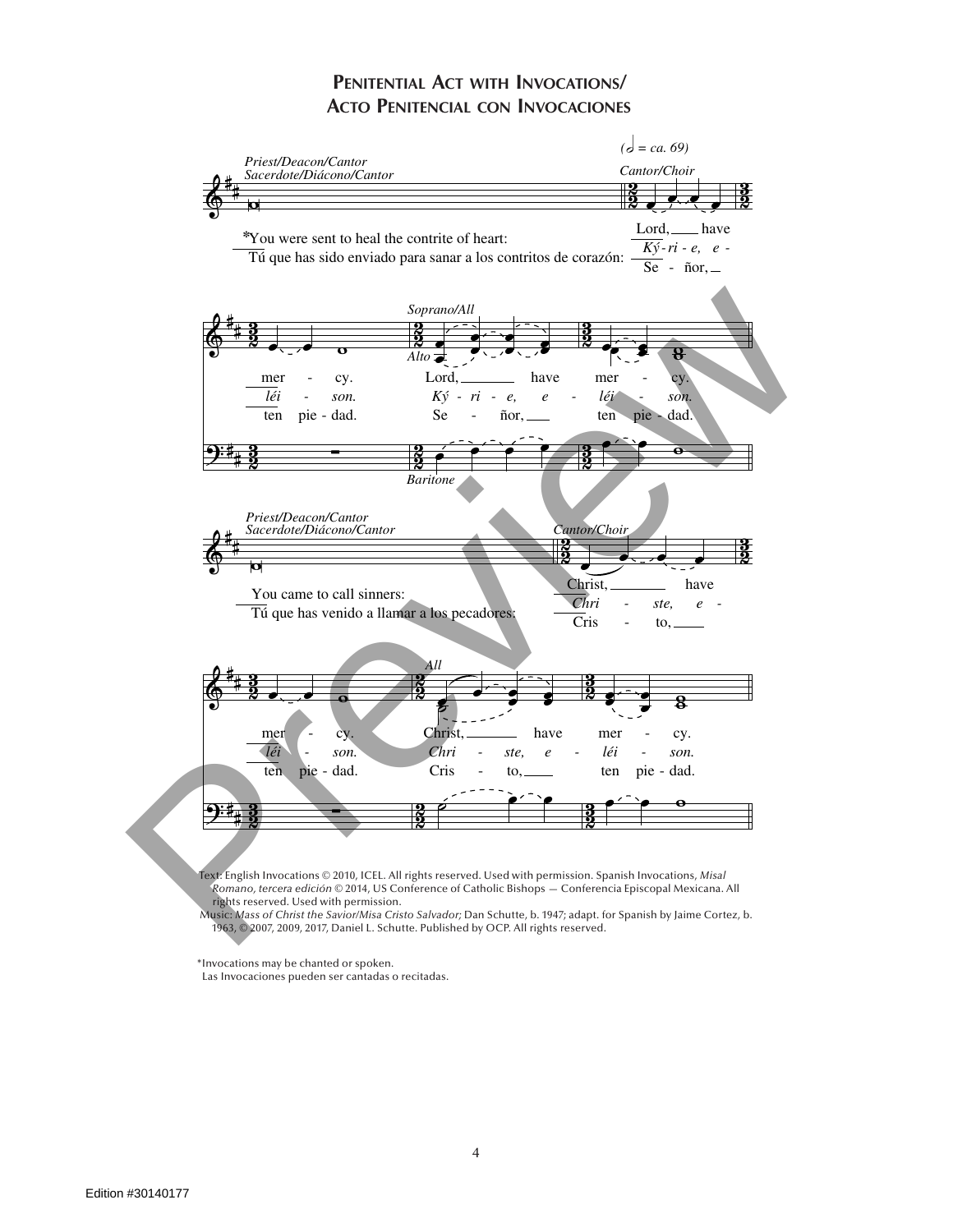#### **PENITENTIAL ACT WITH INVOCATIONS/ACTO PENITENCIAL CON INVOCACIONES, cont. (2)**

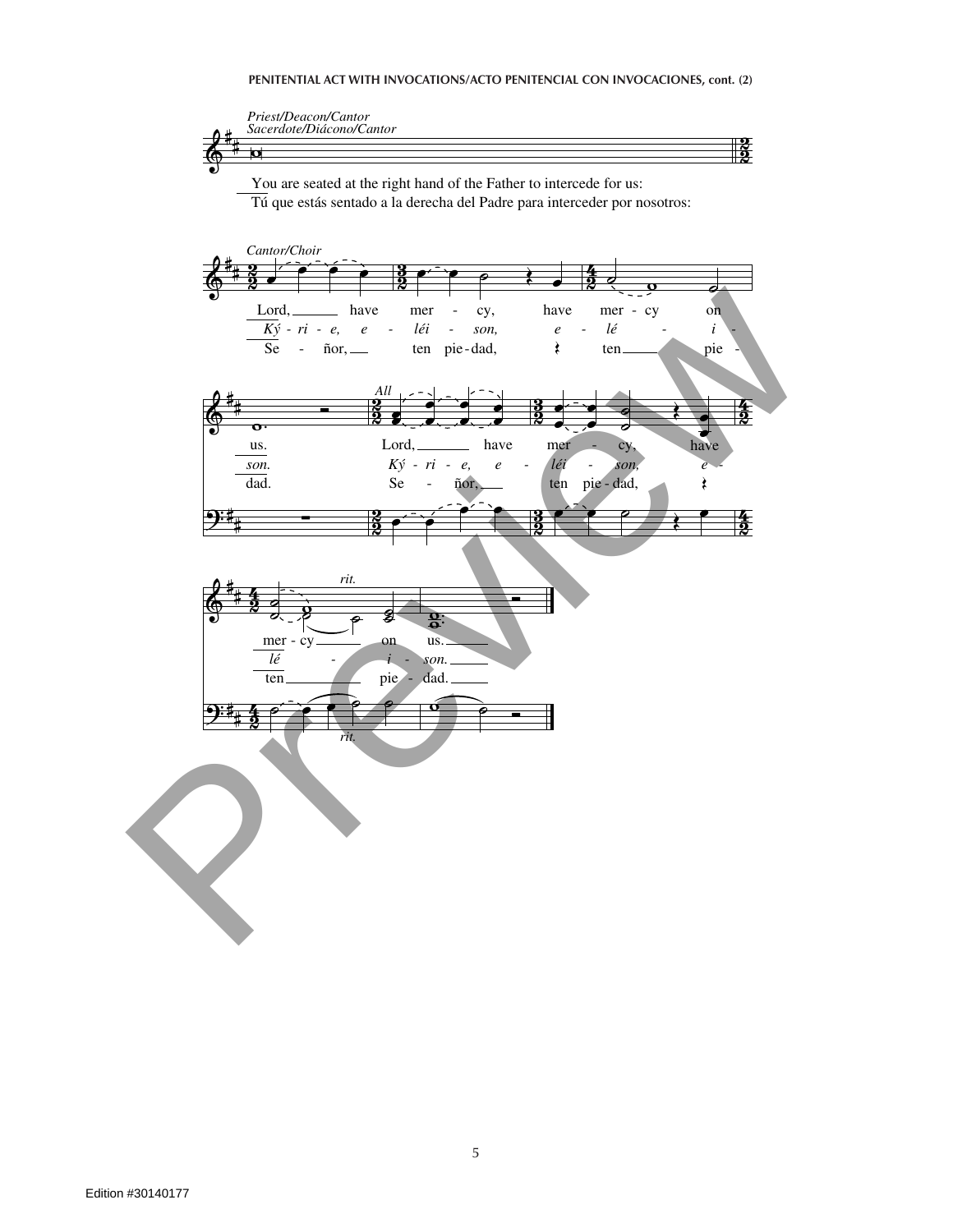



Music: *Mass of Christ the Savior/Misa Cristo Salvador;* Dan Schutte, b. 1947; adapt. for Spanish by Jaime Cortez, b. 1963, © 2007, 2009, 2017, Daniel L. Schutte. Published by OCP. All rights reserved.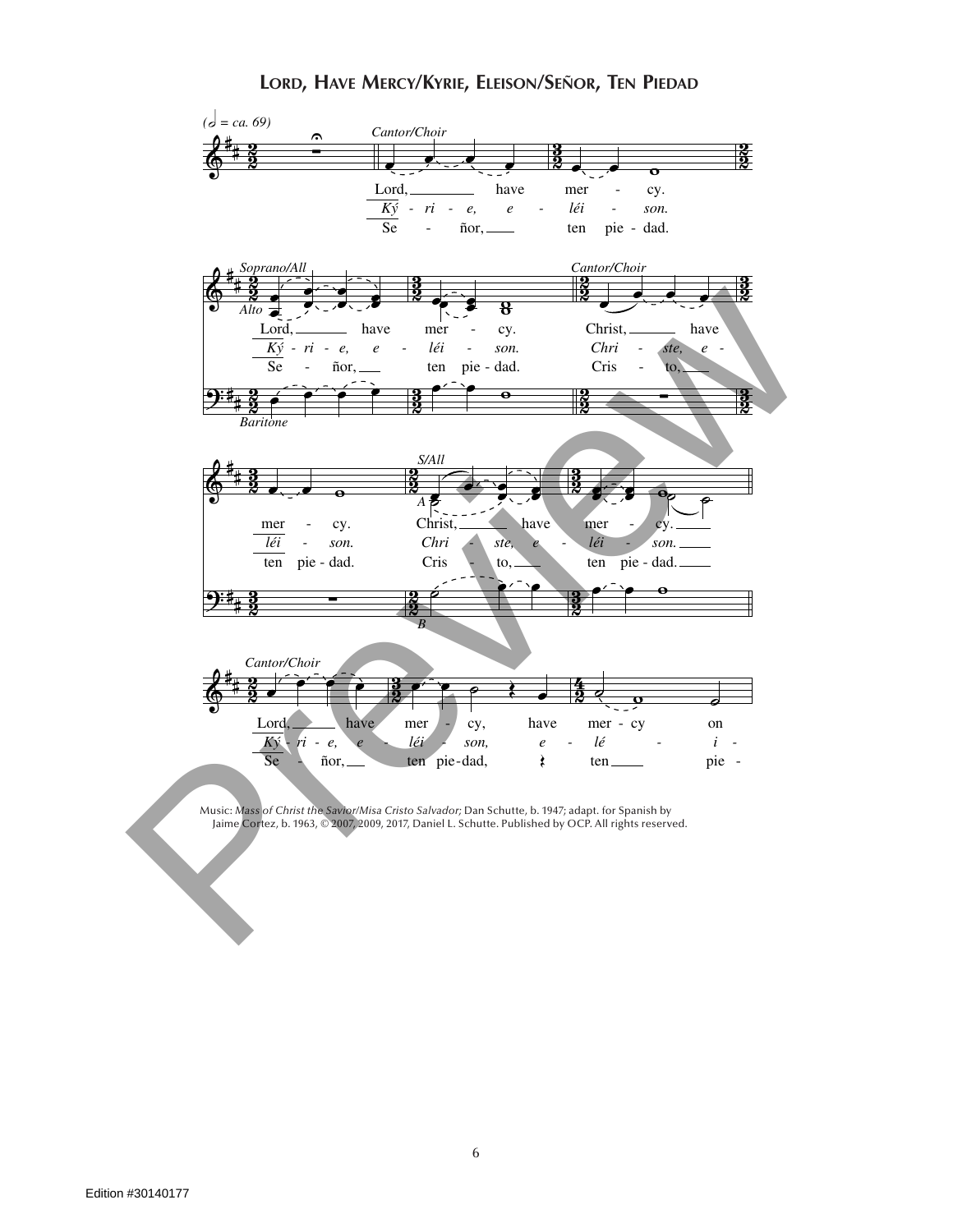

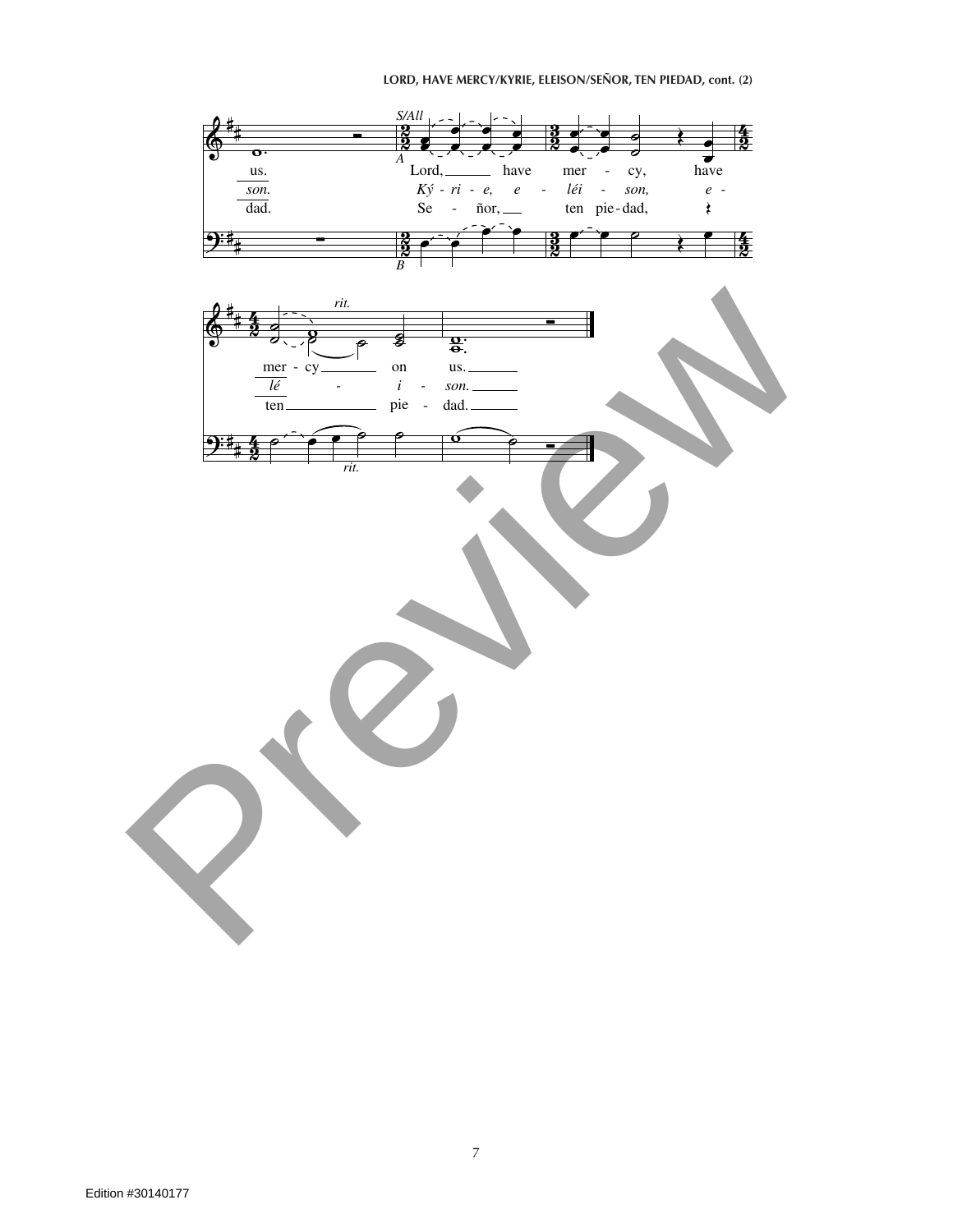# **Glory to God/Gloria a Dios**



Text: English © 2010, ICEL. All rights reserved. Used with permission. Spanish, *Misal Romano, tercera edición* © 2014, US Conference of Catholic Bishops — Conferencia Episcopal Mexicana. All rights reserved. Used with permission.

Music: *Mass of Christ the Savior/Misa Cristo Salvador;* Dan Schutte, b. 1947; adapt. for Spanish by Jaime Cortez, b. 1963, © 2007, 2009, 2017, Daniel L. Schutte. Published by OCP. All rights reserved.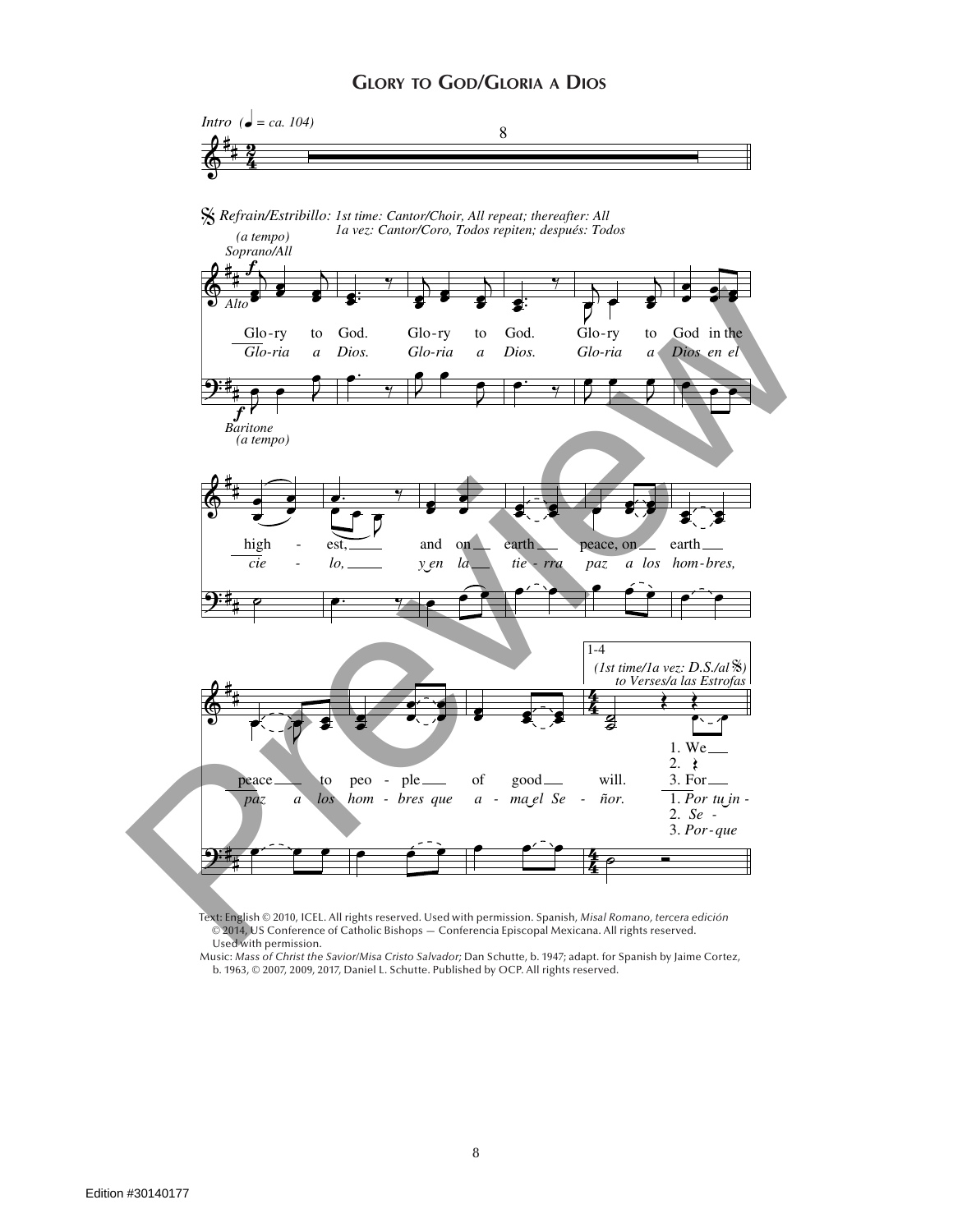

 $*$  For a responsorial setting of the Gloria, sing as written. For a through-composed setting, omit the Refrain between each Verse and use the Optional Final Ending.

\*El Estribillo se puede repetir después de cada Estrofa. O bien, después de cantar el Estribillo la primera vez, se puede omitir, cantando las Estrofas de principio a fin, terminando con la Estrofa 3 y el amén.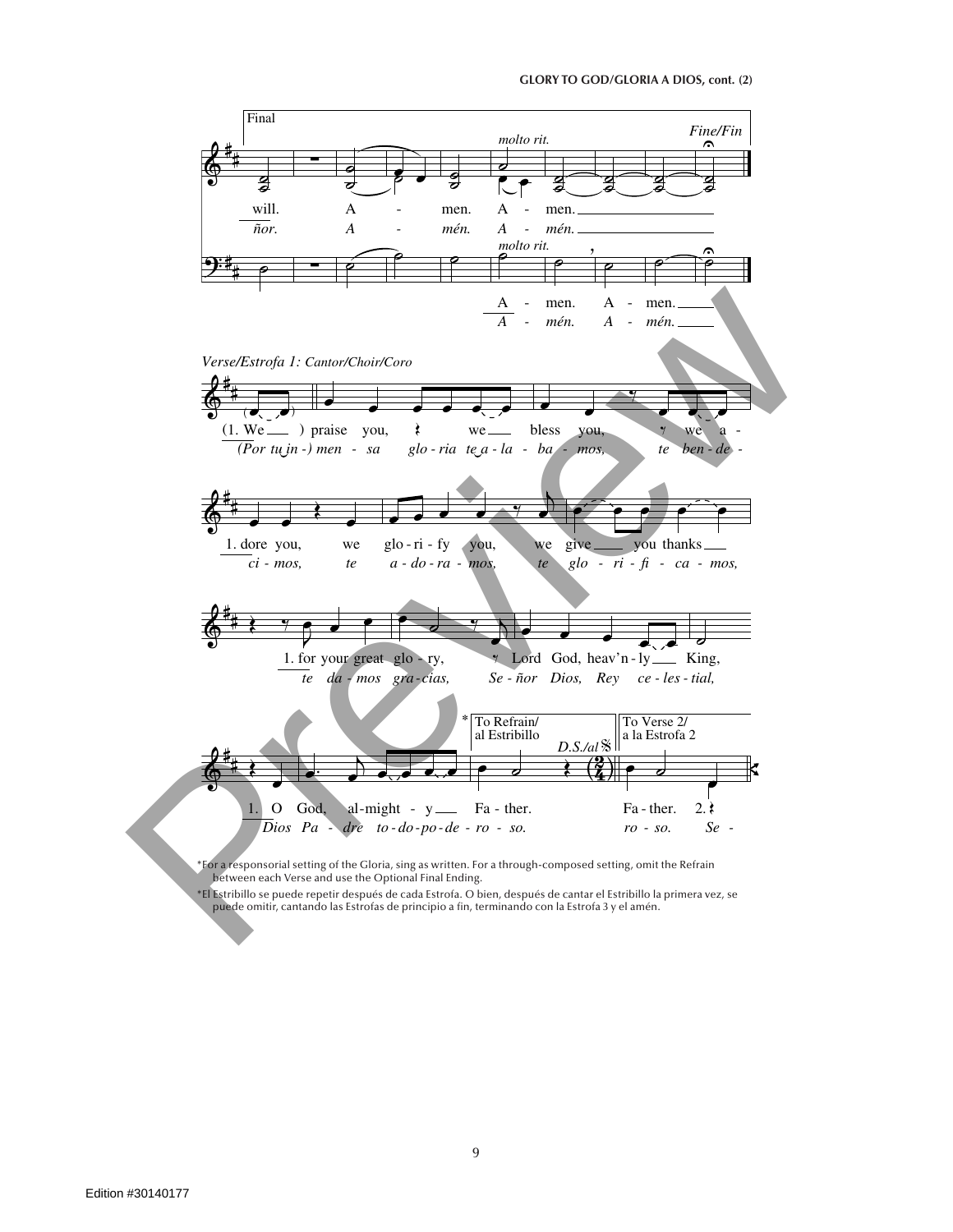#### **GLORY TO GOD/GLORIA A DIOS, cont. (3)**



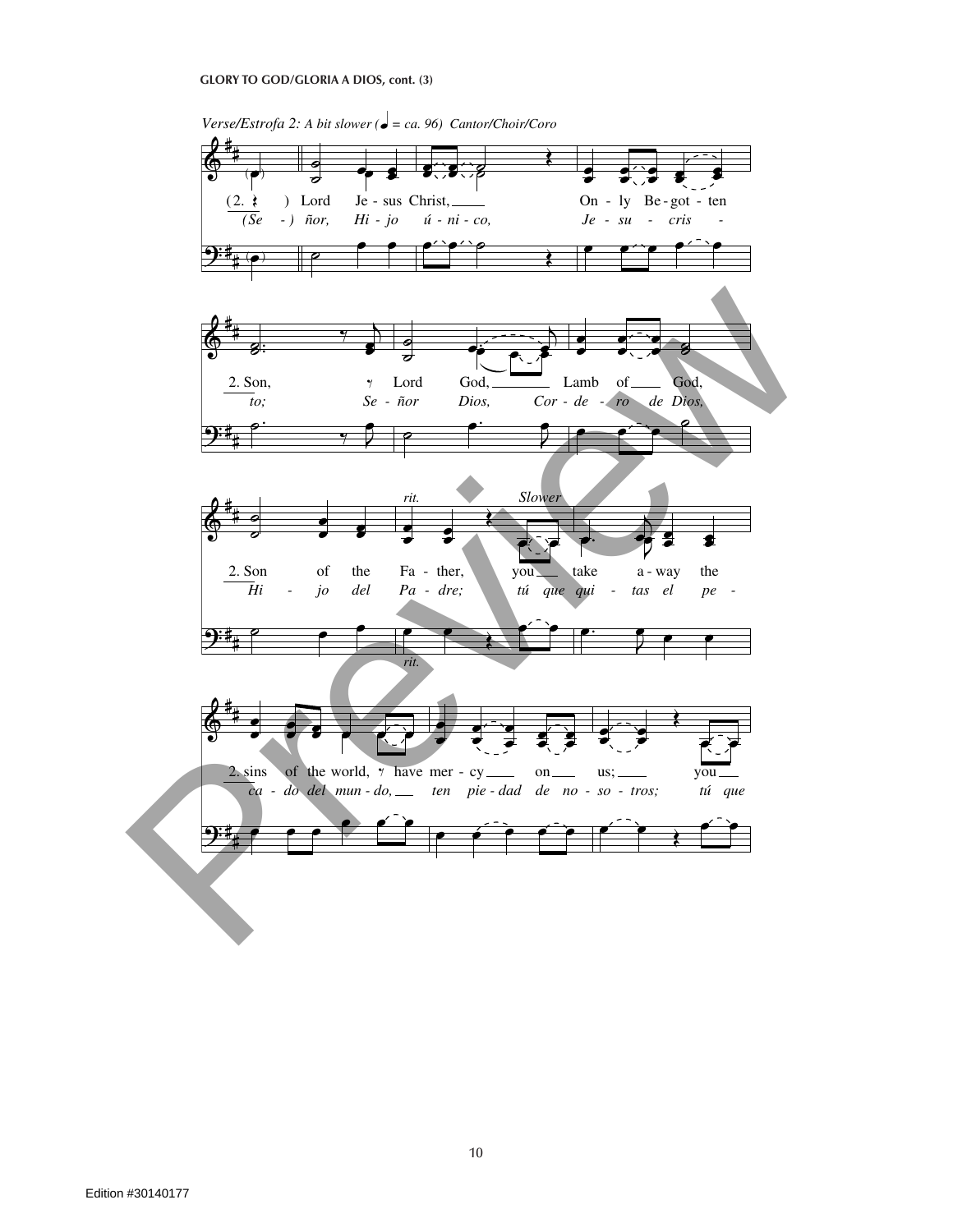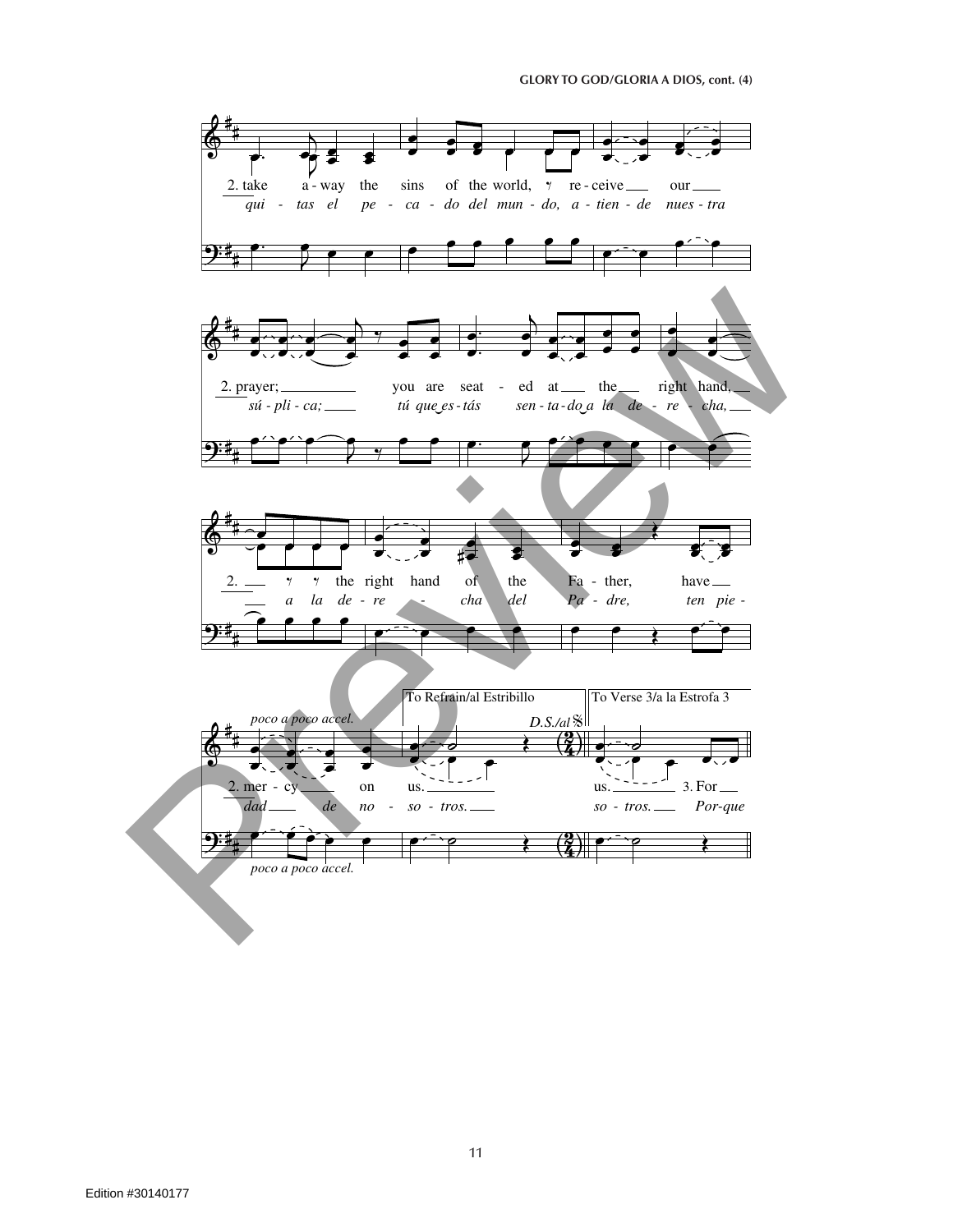**GLORY TO GOD/GLORIA A DIOS, cont. (5)**

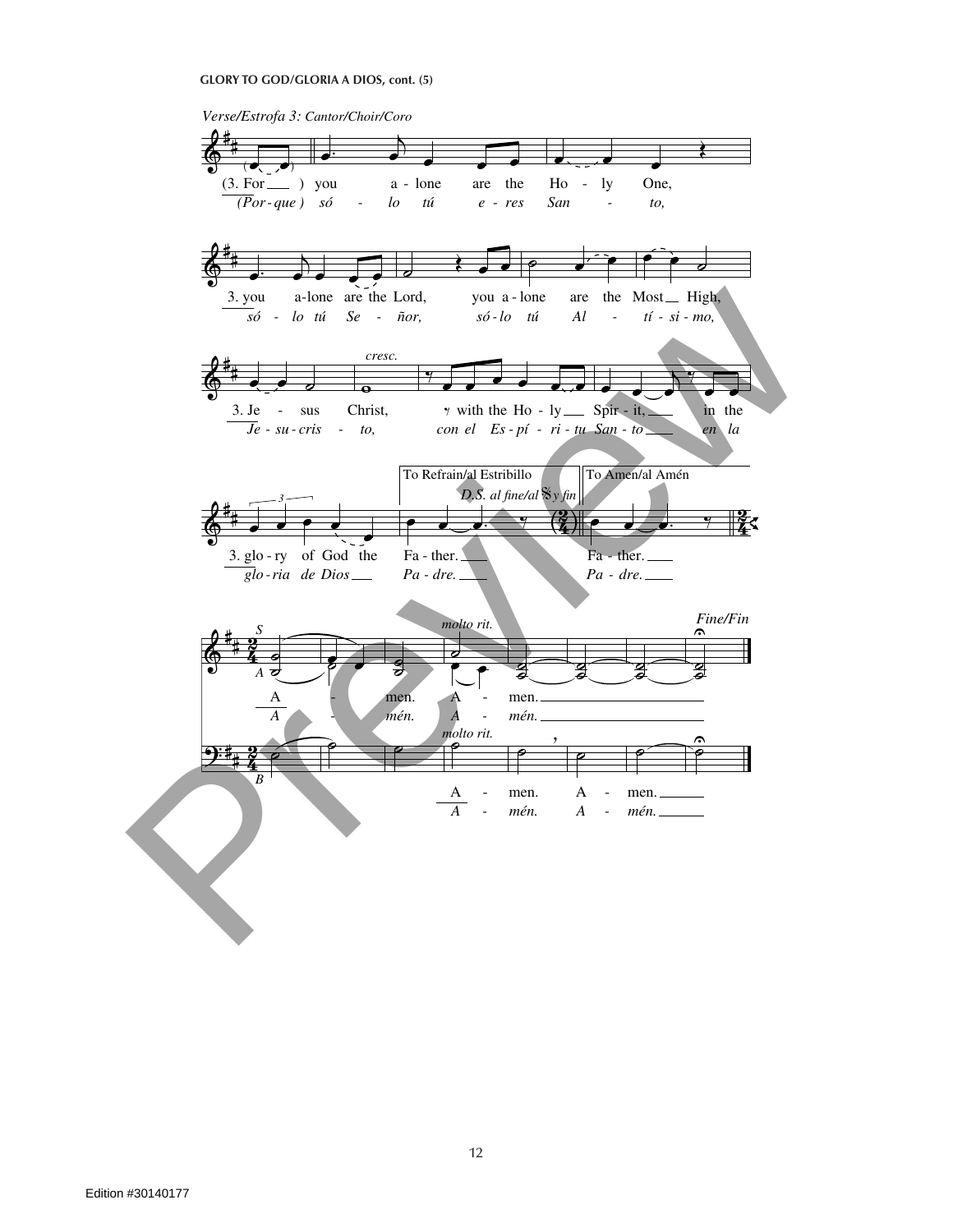Previews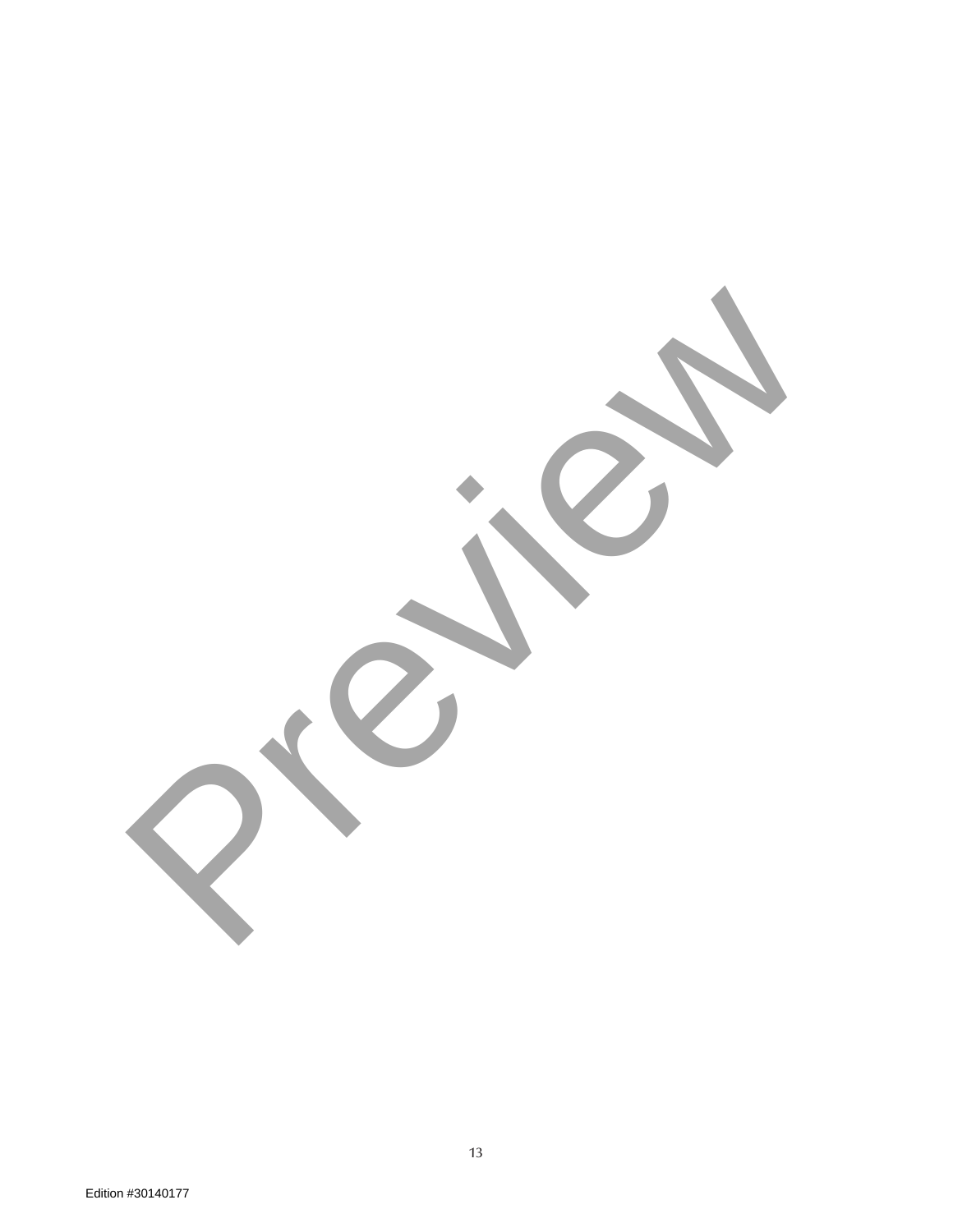## **Gospel Acclamation: Alleluia/ Aclamación Antes del Evangelio: Aleluya**



SOBICAIN. All rights reserved. Used with permission. Spanish Verse 2 © 1970, Conferencia Episcopal Española. All rights reserved. Used with permission.

Music: *Mass of Christ the Savior/Misa Cristo Salvador;* Dan Schutte, b. 1947; adapt. for Spanish by Jaime Cortez, b. 1963, © 2007, 2009, 2017, Daniel L. Schutte. Published by OCP. All rights reserved.

Note: Solo Instrument parts include 4 verses. Verses 1 & 3 in the Solo Instrument parts correspond to verses 1 & 2 in this edition.

Nota: Las partituras para Instrumento incluyen 4 estrofas. Las estrofas 1 y 3 en la partitura de Instrumento corresponden a las estrofas 1 y 2 en esta edición.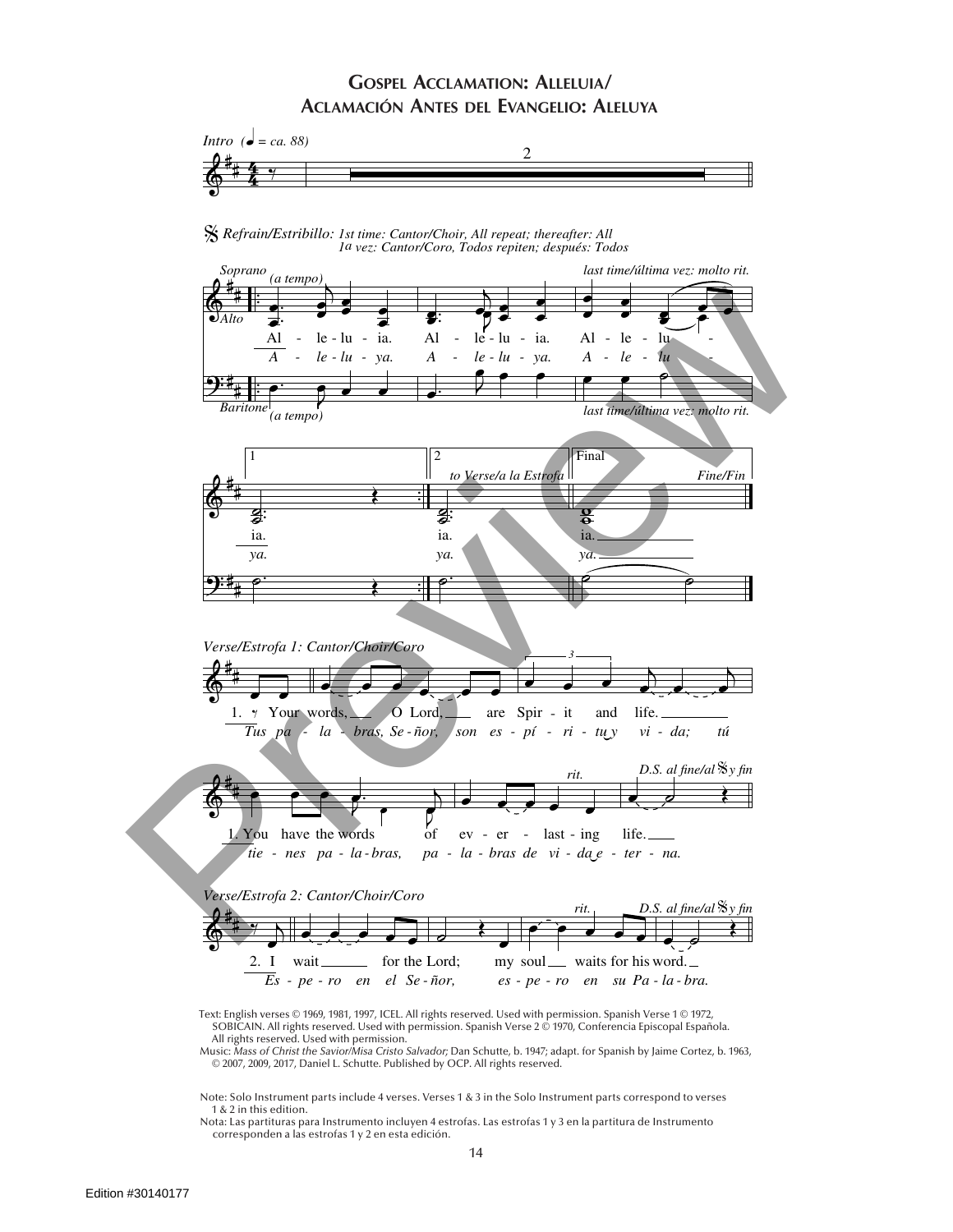# **Lenten Gospel Acclamation/ Aclamación Antes del Evangelio para Cuaresma**



Text: English © 1969, 1981, 1997, ICEL. All rights reserved. Used with permission. Spanish Response © 1976, 1985, Conferencia Episcopal Mexicana. All rights reserved. Sole US agent: US Conference of Catholic Bishops. Used with permission. Spanish Verse 1 © 1972, SOBICAIN. All rights reserved. Used with permission. Spanish Verse 2 © 1970, Conferencia Episcopal Española. All rights reserved. Used with permission.

Music: *Mass of Christ the Savior/Misa Cristo Salvador;* Dan Schutte, b. 1947; adapt. for Spanish by Jaime Cortez, b. 1963, © 2007, 2009, 2017, Daniel L. Schutte. Published by OCP. All rights reserved.

Note: Solo Instrument parts include 4 verses. Verses 1 & 3 in the Solo Instrument parts correspond to verses 1 & 2 in this edition.

Nota: Las partituras para Instrumento incluyen 4 estrofas. Las estrofas 1 y 3 en la partitura de Instrumento corresponden a las estrofas 1 y 2 en esta edición.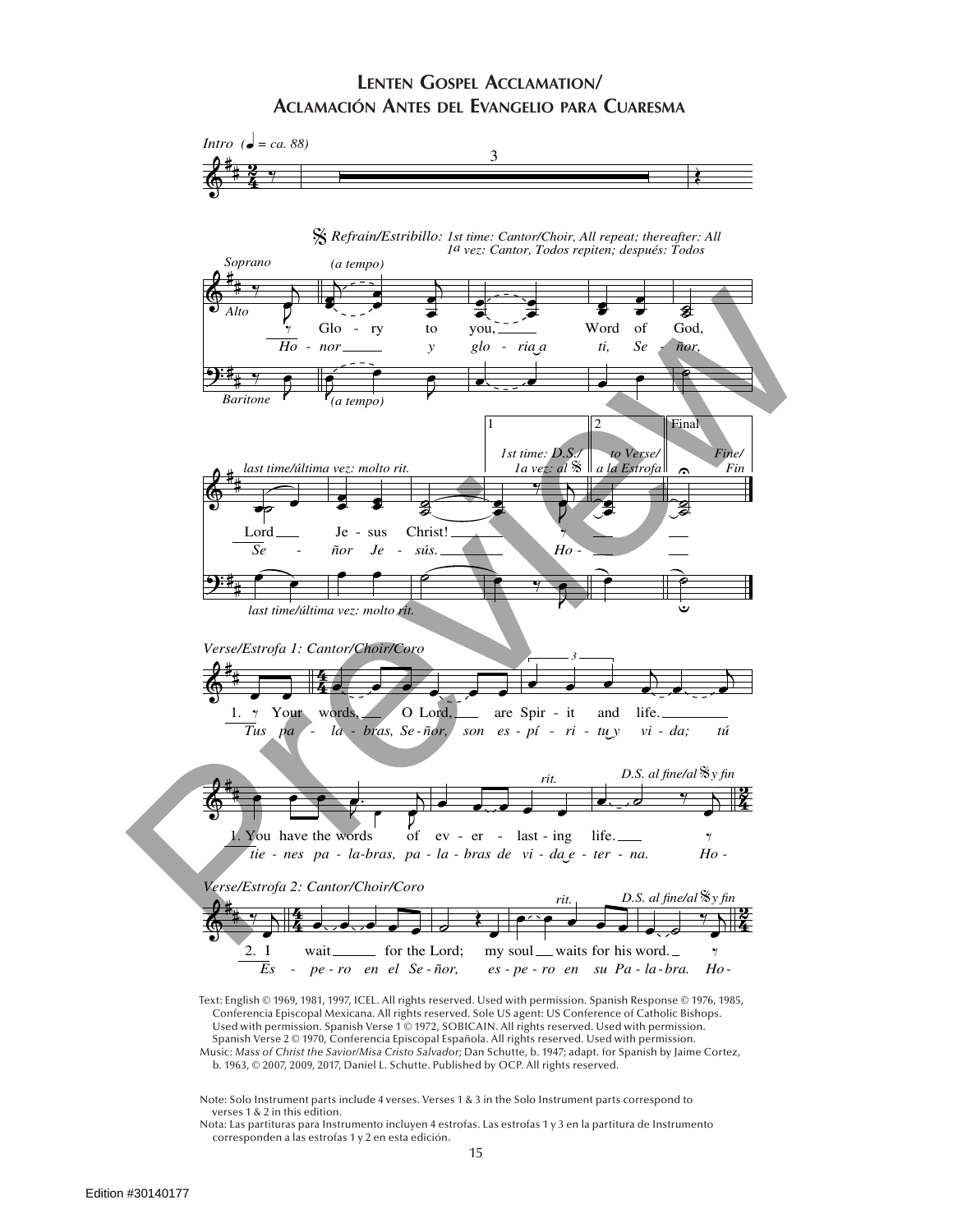

Text: English © 2010, ICEL. All rights reserved. Used with permission. Spanish, *Misal Romano, tercera edición* © 2014, US Conference of Catholic Bishops — Conferencia Episcopal Mexicana. All rights reserved. Used with permission.<br>Music: *Mass of Christ the Savior/Misa Cristo Salvador;* Dan Schutte, b. 1947; adapt. for Spanish by Jaime Cort © 2007, 2009, 2017, Daniel L. Schutte. Published by OCP. All rights reserved.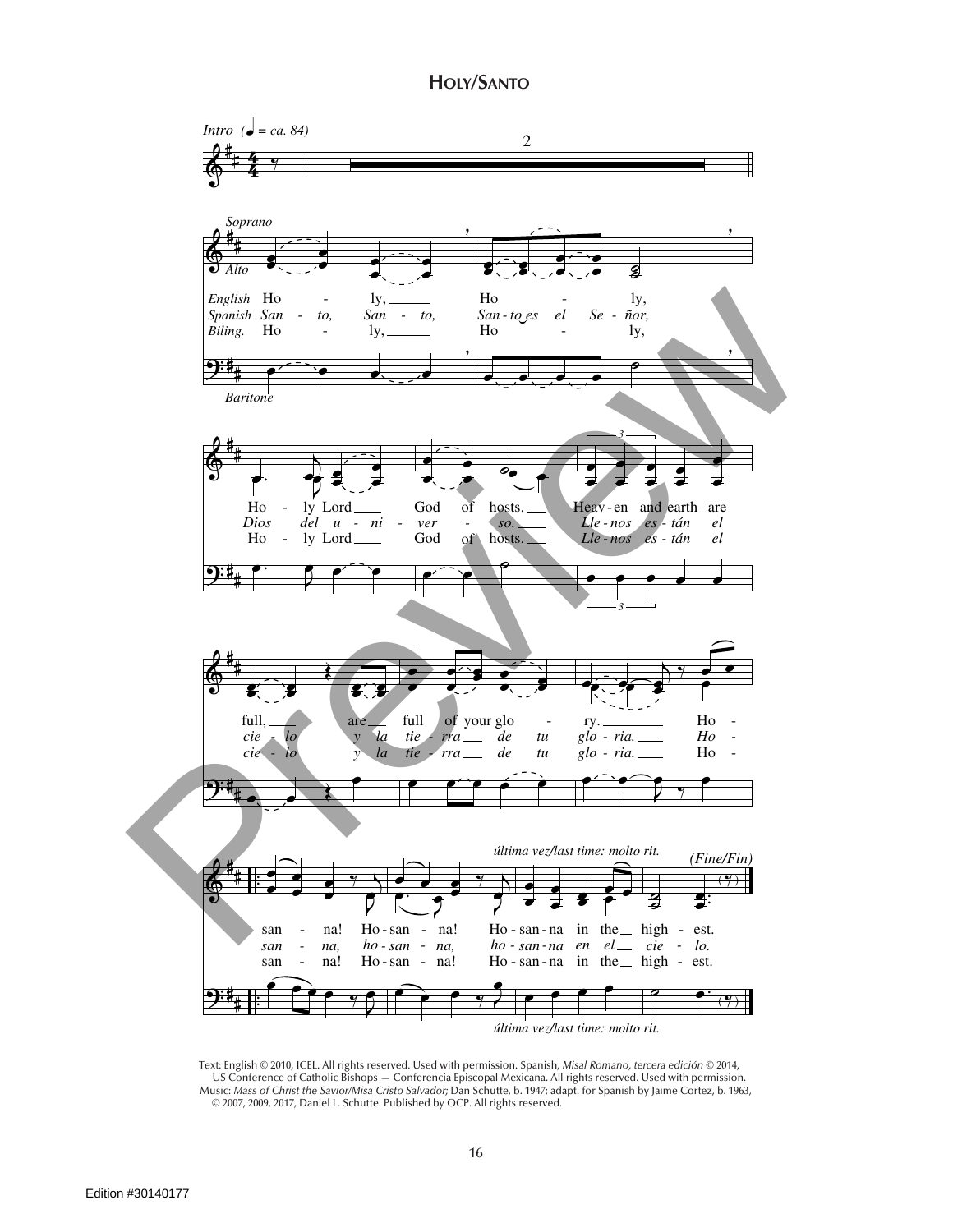**HOLY/SANTO, cont. (2)**

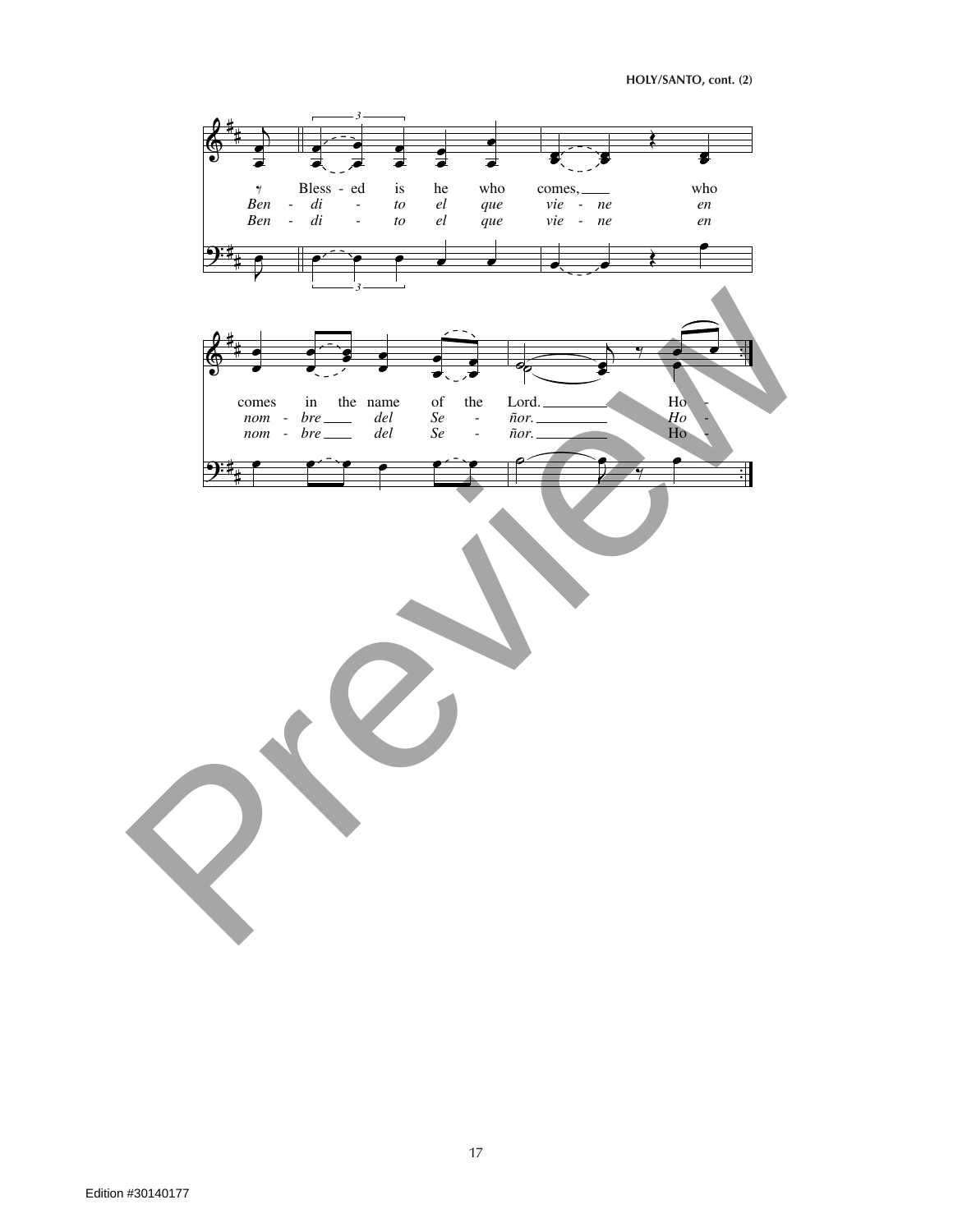

Text: English © 2010, ICEL. All rights reserved. Used with permission. Spanish, *Misal Romano, tercera edición* © 2014, US Conference of Catholic Bishops — Conferencia Episcopal Mexicana. All rights reserved. Used with permission. Music: *Mass of Christ the Savior/Misa Cristo Salvador;* Dan Schutte, b. 1947; adapt. for Spanish by Jaime Cortez, b. 1963, © 2007, 2009, 2017, Daniel L. Schutte. Published by OCP. All rights reserved.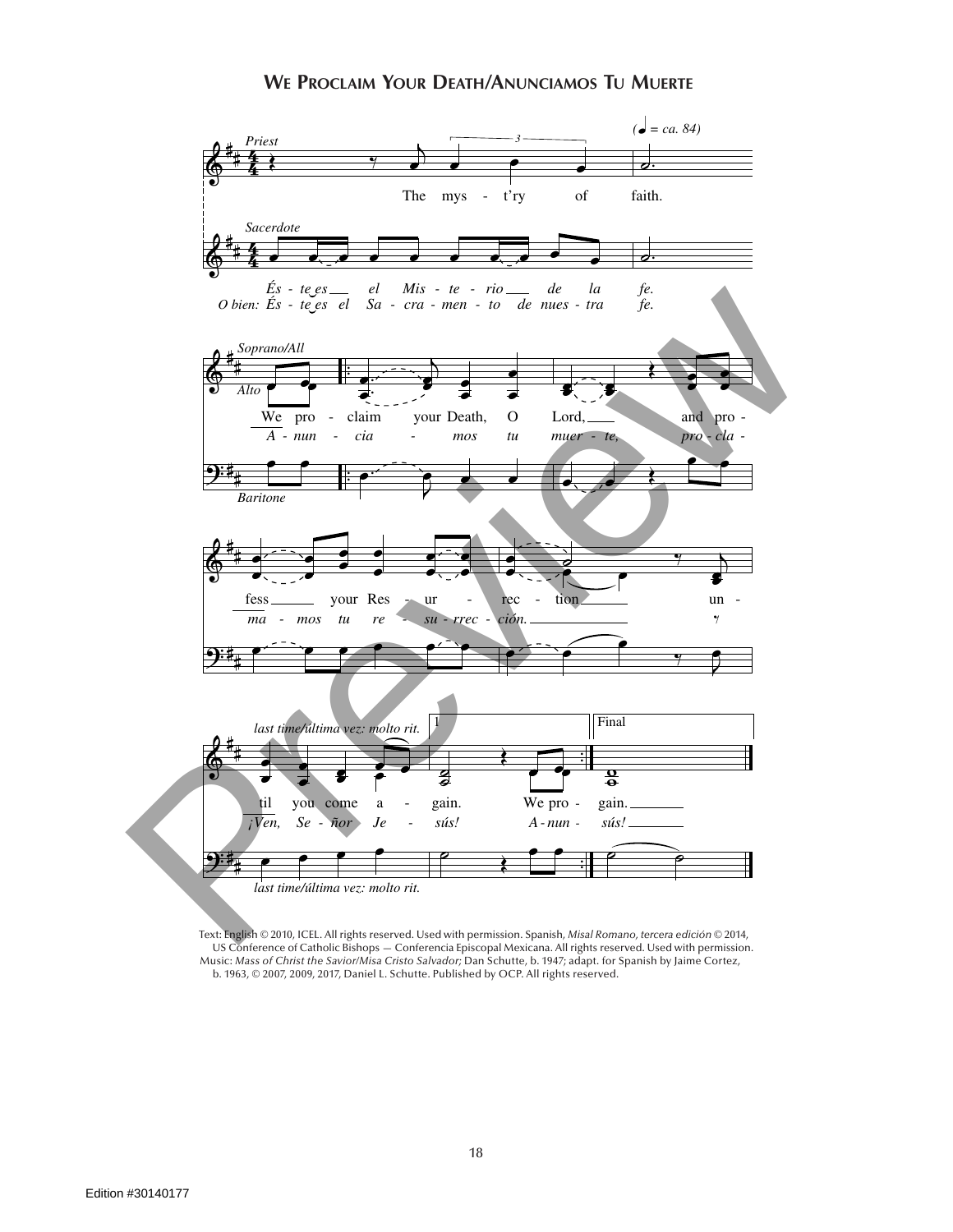**When We Eat This Bread/Cada Vez que Comemos**



Text: English © 2010, ICEL. All rights reserved. Used with permission. Spanish, *Misal Romano, tercera edición* © 2014, US Conference of Catholic Bishops — Conferencia Episcopal Mexicana. All rights reserved. Used with permission.<br>Music: *Mass of Christ the Savior/Misa Cristo Salvador;* Dan Schutte, b. 1947; adapt. for Spanish by Jaime Cort © 2007, 2009, 2017, Daniel L. Schutte. Published by OCP. All rights reserved.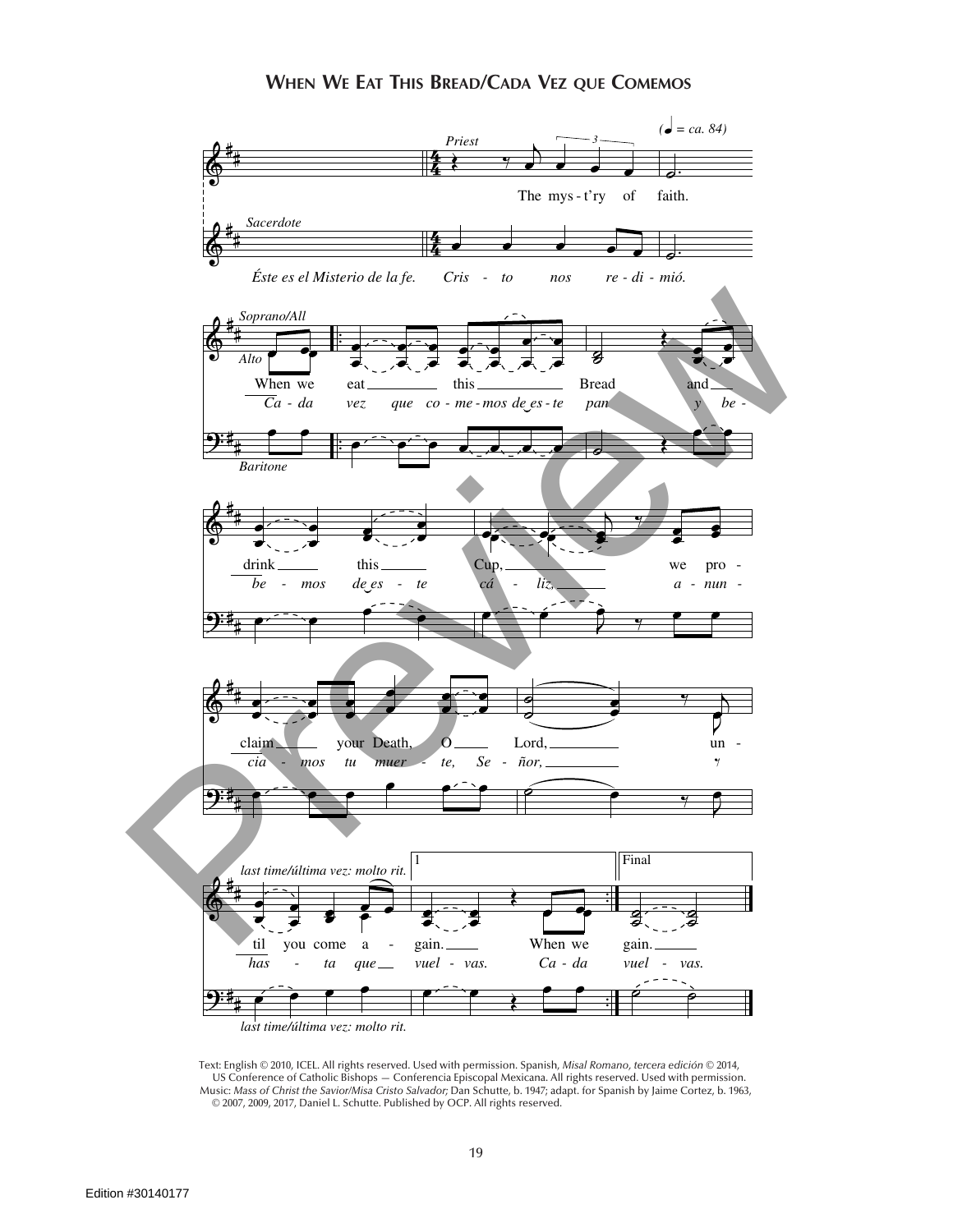

Text: English © 2010, ICEL. All rights reserved. Used with permission. Spanish, *Misal Romano, tercera edición* © 2014, US Conference of Catholic Bishops — Conferencia Episcopal Mexicana. All rights reserved. Used with permission. Music: *Mass of Christ the Savior/Misa Cristo Salvador;* Dan Schutte, b. 1947; adapt. for Spanish by Jaime Cortez, b. 1963, © 2007, 2009, 2017, Daniel L. Schutte. Published by OCP. All rights reserved.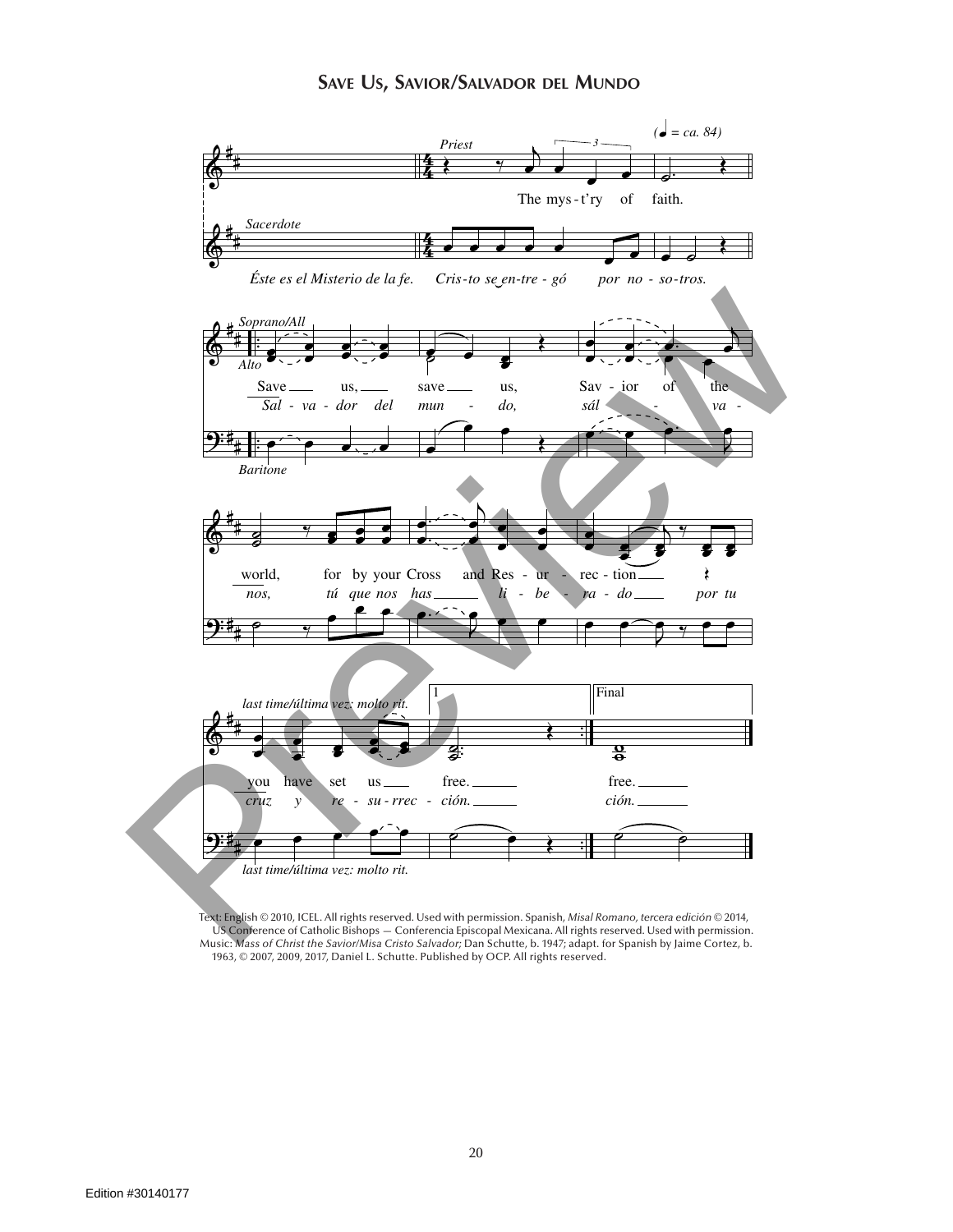

Music: *Mass of Christ the Savior/Misa Cristo Salvador;* Dan Schutte, b. 1947, © 2007, 2009, 2017, Daniel L. Schutte. Published by OCP. All rights reserved.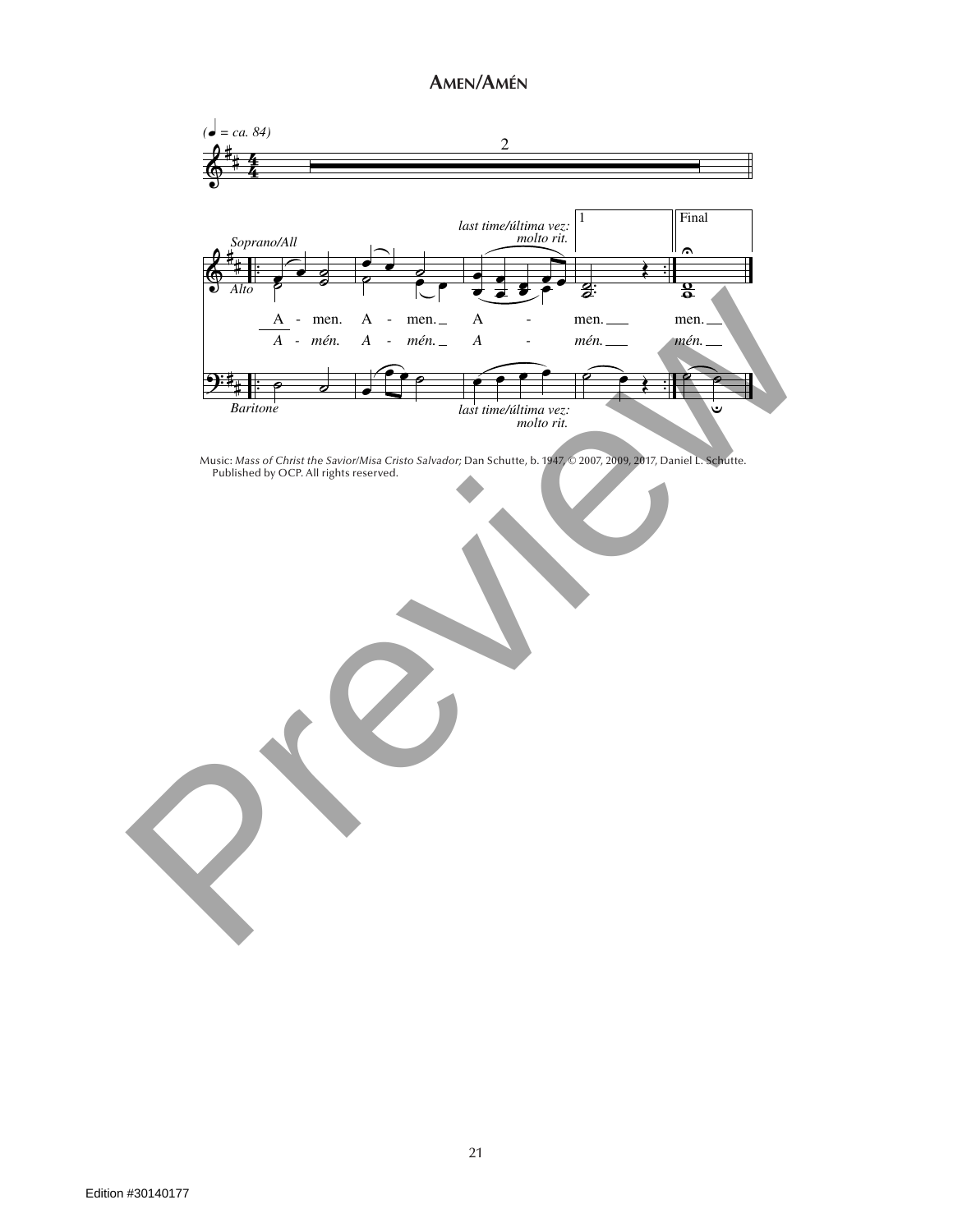

Music: *Mass of Christ the Savior/Misa Cristo Salvador;* Dan Schutte, b. 1947; adapt. for Spanish by Jaime Cortez, b. 1963, © 2007, 2009, 2017, Daniel L. Schutte. Published by OCP. All rights reserved.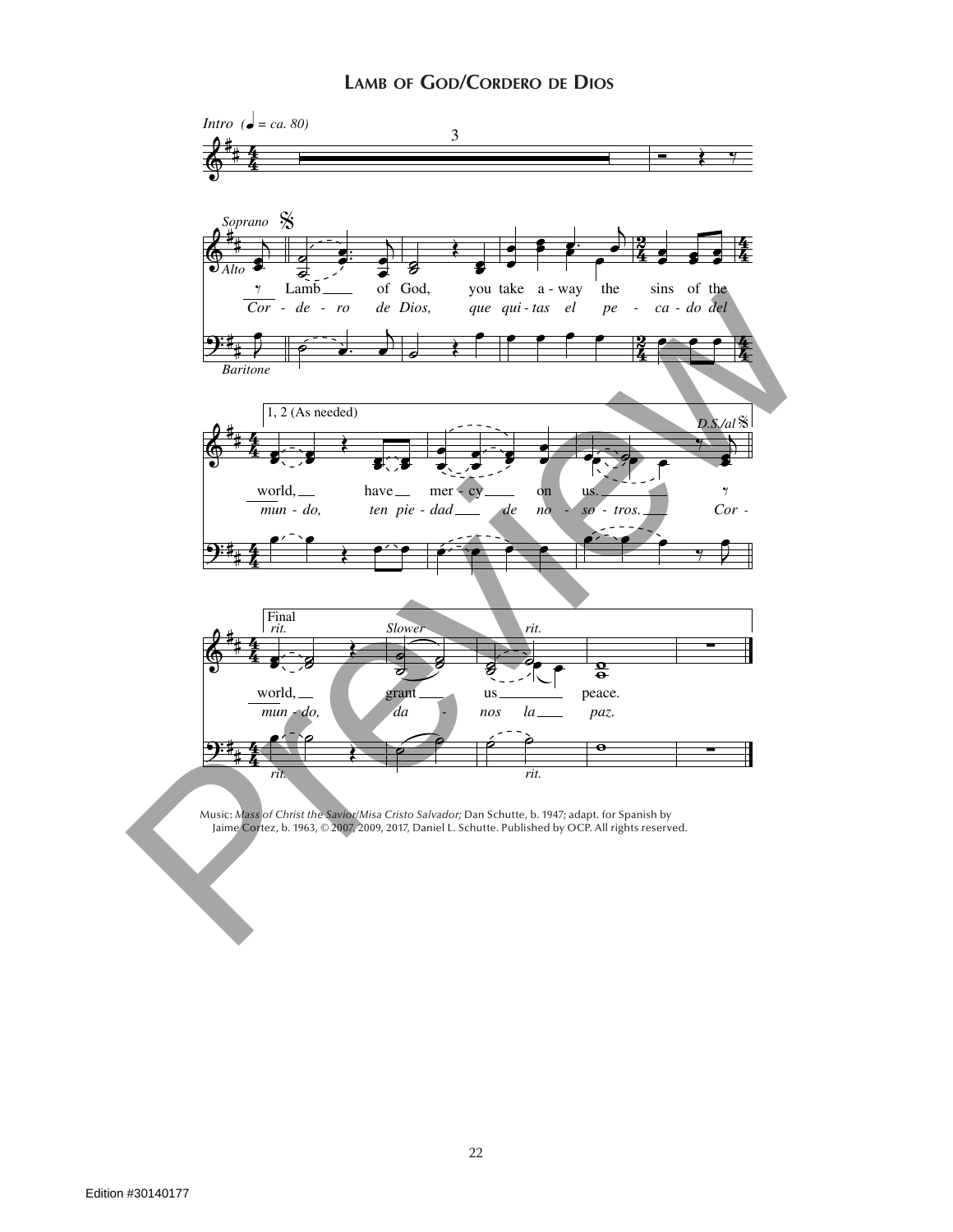Previews